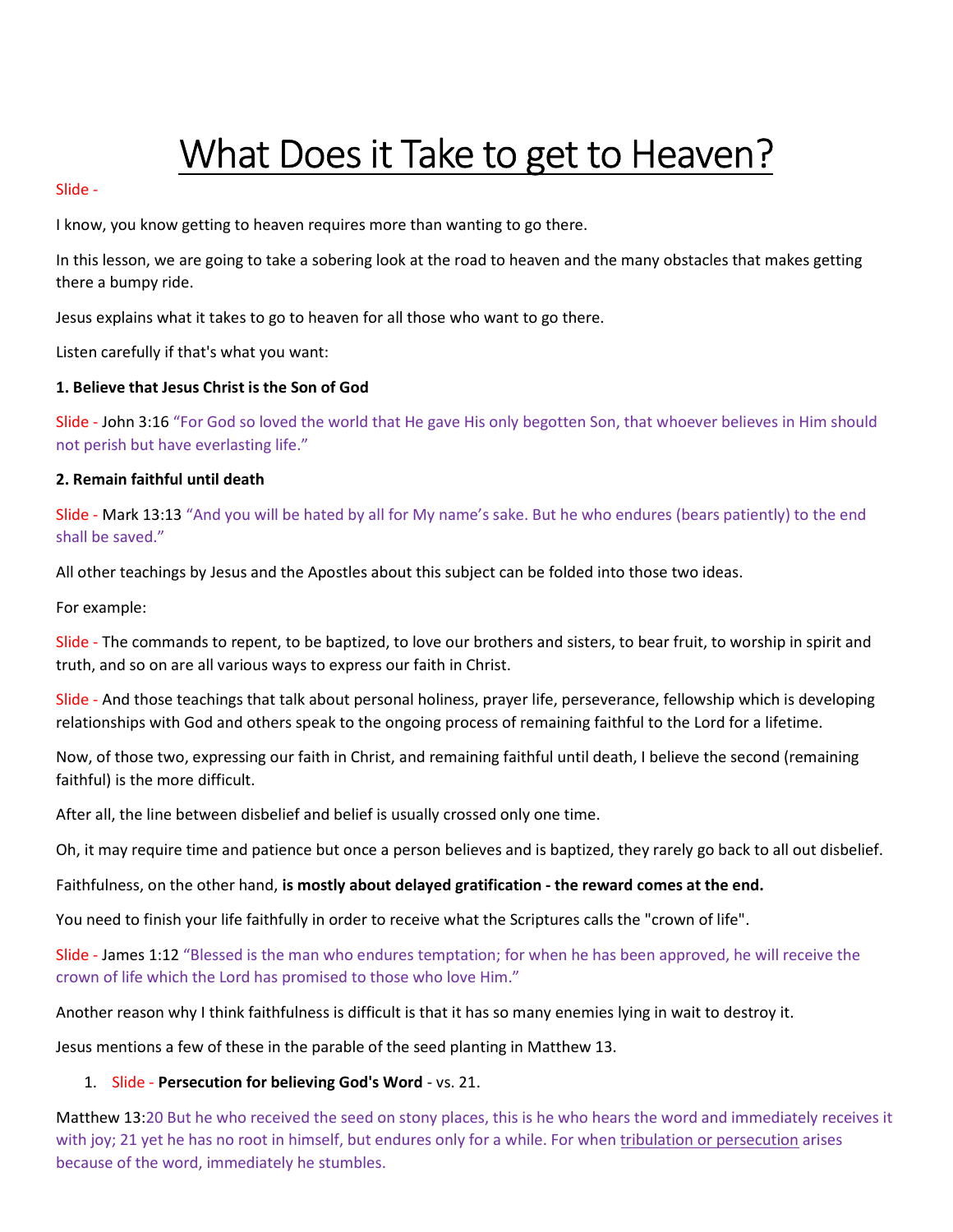For example: the pressure from non-believers to stop being faithful/ to stop holding to our principles/ to lower or compromise our Christian values, etc.

This is a constant attack, and some people don't last long. First or second attack and they are done.

## 2. Slide - Cares of this world - vs. 22.

22 Now he who received seed among the thorns is he who hears the word, and the cares of this world and the deceitfulness of riches choke the word, and he becomes unfruitful.

For example: all those things that are not necessarily evil but get in the way of us being faithful to Christ and His church.

Sickness; bad weather; conflict with people; stress; failure; work; moving; STUFF.

Before you know it, you're drowning in the business of family and life and job and have no time for the Lord!

## 3. Slide - Jesus also mentions the allure of wealth - vs. 22.

22 Now he who received seed among the thorns is he who hears the word, and the cares of this world and the deceitfulness of riches choke the word, and he becomes unfruitful.

For example: the desire to be rich; not being rich, to be first; to succeed; to be valued; to find our place in the world.

The deceit is that this desire and the effort that goes into it takes our focus away from Christ and His will for us.

Someone once said if you find you place in the world you have lost your place in God's kingdom.

The desire for wealth and success dulls our spirit and interferes with our commitment to finishing - why?

We put aside spiritual things "just for a little while", we think to ourselves in order to pursue wealth and either lose our way or never come back to Christ.

Now in addition to these enemies that Jesus points out in His parable there are numerous other obstacles that make remaining faithful to the end difficult.

Let me just name a few more:

#### 4. Slide - Our own personal sins.

Aside from persecution and the cares and pleasures of the world there is the matter of our own sinfulness that discourages us from finishing.

Seeing our weaknesses, failing to do or be what we want to be in Christ often kills our desire to continue on in the faith.

Which we will address later

### 5. Slide - Unbelievers drawing us away.

Slide - II Corinthians 6:14 "Do not be unequally yoked together with unbelievers. For what fellowship (in common) has righteousness with lawlessness? And what communion (fellowship) has light with darkness?"

How many people have ignored this warning from Paul in not to be "yoked" or partnered with unbelievers, and lived to regret it?

Unbelievers influencing, discouraging believers to let go their faith in order to maintain a friendship, or some kind of business or family relationship.

Those not committed to Christ will never be a help to us in remaining faithful.

I'm not saying we shouldn't have relationships with non-Christians, that would be impossible –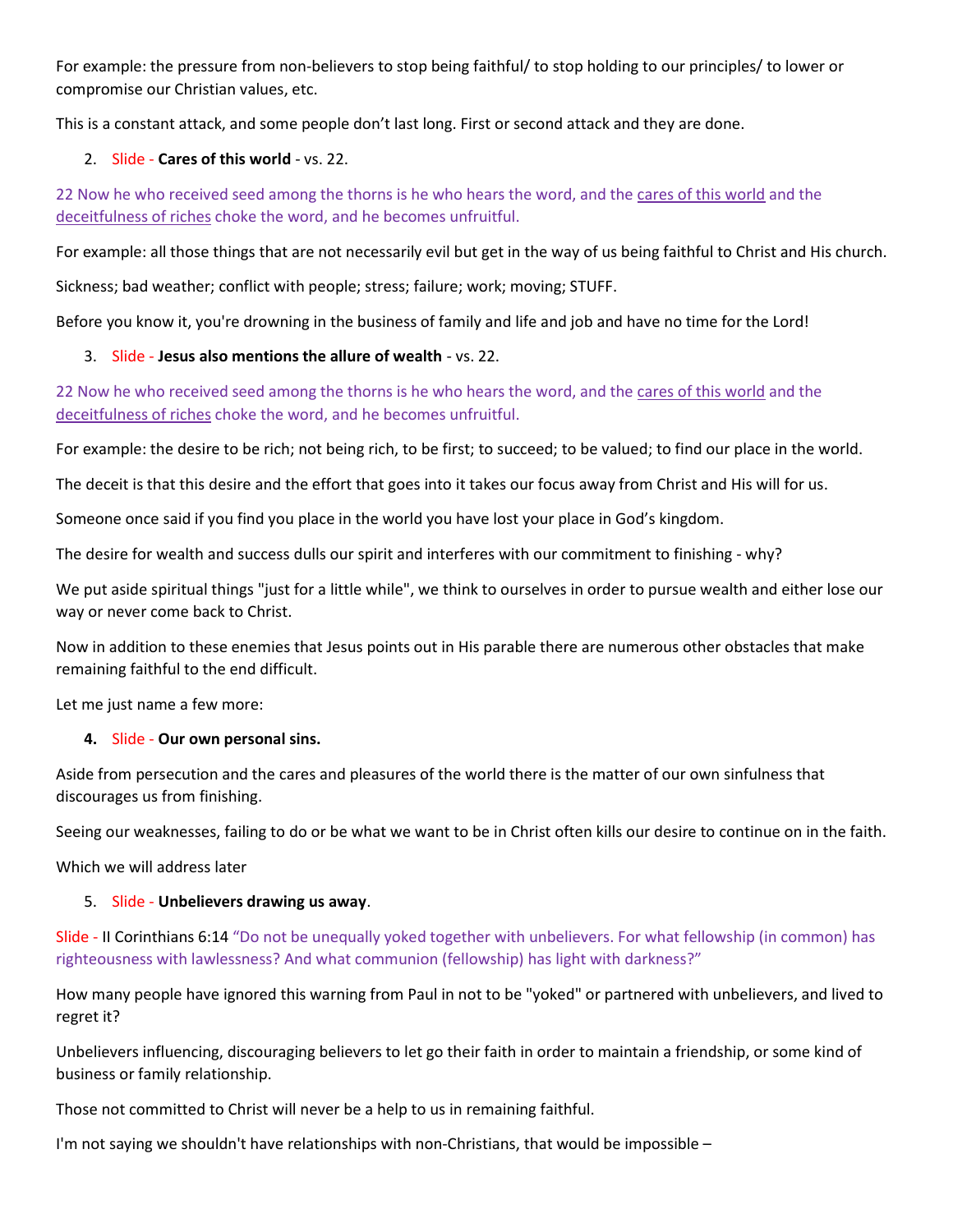I'm just reminding you that those who refuse to believe and honor Christ will always be a challenge to our own faithfulness so we have to be aware of this.

Those who has openly rejected Christ and are not interested in heaven are not interested in you going to heaven either.

They are not interested in their own soul, what makes you think they are interested in yours?

I could go on with the list of reasons why remaining faithful until the end in my opinion, is the most difficult command of the Lord to follow.

You know, the TV commentators talking about the teams in hockey playoffs, which I like to watch,

And they are always listing what it takes for the teams to reach the finals and win the Stanley Cup Championships...

#### they say:

It takes a team that stays healthy

It takes solid goal tending and defense

It takes an offense that takes the opportunities to score, which are few.

It takes stay focused on the prize, the trophy.

Well, in the same way, I'd like to share with you what I think "it takes" for Christians to remain faithful to the end and get to heaven.

Slide - What it takes to get to heaven?

#### Slide - 1. A firm decision

The first step in any successful enterprise is always the decision to go ahead and not quit until the end.

We need to make up our minds about Christ once and for all - we're in or we're out -

even if we don't know what the future holds.

Peter the Apostle is a good example of this.

In John 6 we see a situation where things were going badly as many disciples were deserting Jesus because it seemed that following Him was becoming too difficult.

Slide - John 6:66 "from that time many of His disciples went back (away) and walked with Him no more."

Slide - John 6:67 "Then Jesus said to the twelve, "Do you also want to go away?"

Slide - And in John 6:68 "But Simon Peter answered Him, "Lord, to whom shall we go? You have the words of eternal life. Also we have come to believe and know that You are the Christ, the Son of the living God."

Jesus said to His closest disciples - "Make up your minds! Decide! Are you in? Are you out?

Now this was not for His benefit but for theirs.

And Peter confirms his original decision to follow Jesus and gives the reasons why.

He's not in, he's all the way in.

Slide - You can't be faithful until the end if you are continually questioning or renegotiating your decision to follow Christ.

Think of the ideal spouse: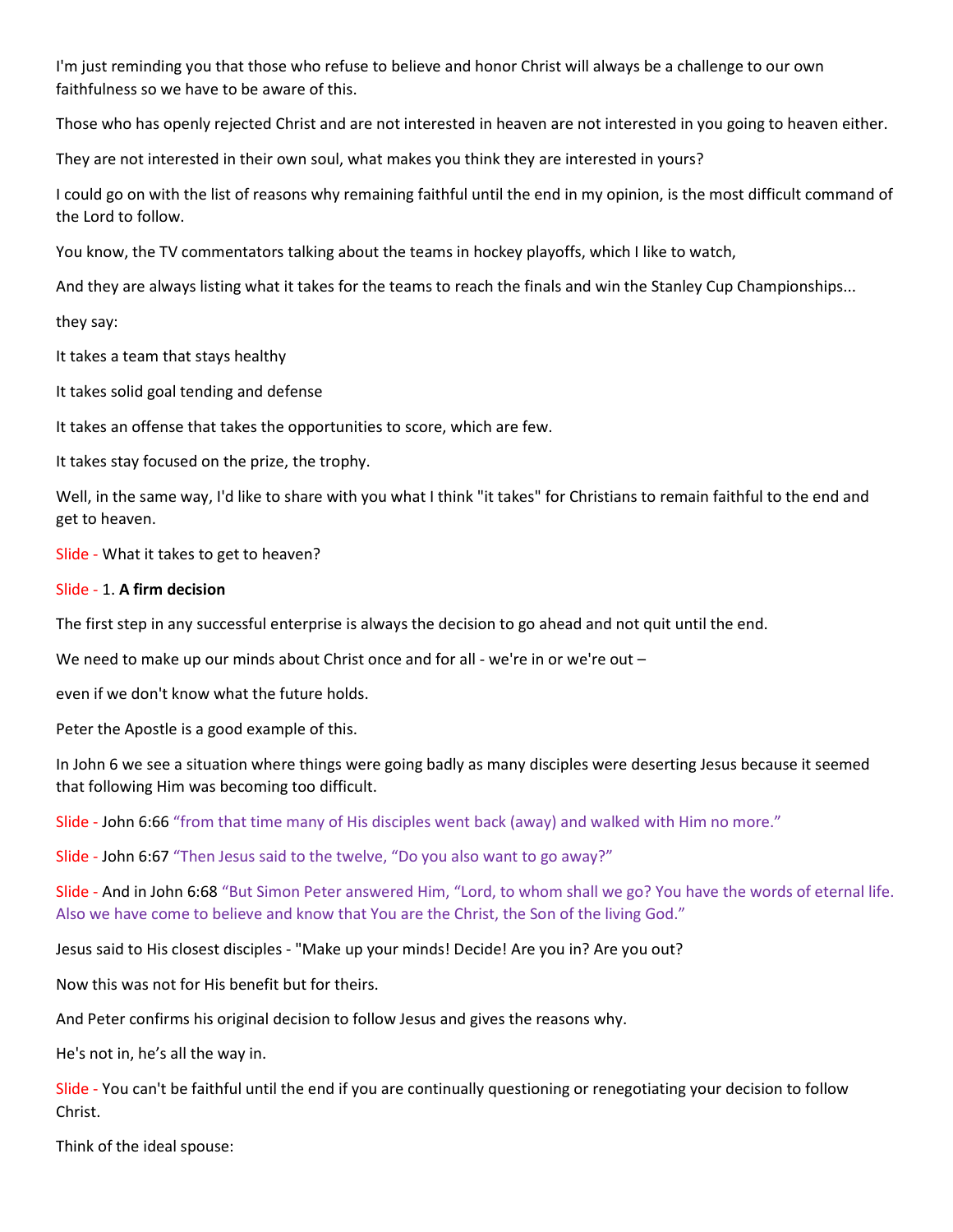Totally faithful without a single doubt

Completely devoted to your family

There for you through good or bad times, no matter what.

Would you like this idea of a spouse?

Well, decide that this is the kind of disciple you'll be to Jesus.

Jesus wants the same thing in a disciple as you would want in a spouse,

It wouldn't hurt if you decide that this is the kind of spouse and disciple you will be as well.

Being faithful to the end requires a firm decision once and for all that Jesus Christ is my Lord and I will be faithful to Him no matter what.

## Slide - 2. A reality check

Ok, so you've made this firm decision.

You see, just because you make the decision doesn't automatically get you to the end faithfully.

You need to realize that once you've made the decision –

the "gloves come off" as far as the battle for your soul is concerned.

Once you decide that you will be faithful, everything to lead you away from that decision will come into your life.

Here are some fairly common things that I've seen in the last 30 years,

Things that have happened after deciding to follow Jesus.

Slide - Your old life shows up, whether it be your old sins, habits, activities, friends, etc.

These will reappear to draw you away from Christ.

# Slide - Something or someone will come between you and the church.

The church is Christ's body and one of its functions is to help each member remain faithful to the Lord.

The best way to draw someone away from Christ, therefore, is to find a way to separate him/her from the church.

People who are separated from the body (for whatever reason) are usually separated from the head of the body (Jesus) without much effort and in little time.

I just slays me when people oh yes I'm a good Christians and you asked them do you go to church?

And they say I don't need to do that, me and the Lord have a thing, no you don't have a thing

Either you are part of the body, which is Christ's church or you are not.

My hand, which is attached to my arm, which is attached to my shoulder which part of my body, or it isn't.

#### Slide - Doubt because of personal failure.

Those who have decided to follow Christ take failure pretty hard.

Do you know how hard it is to forgive yourself?

Moral failure

Sickness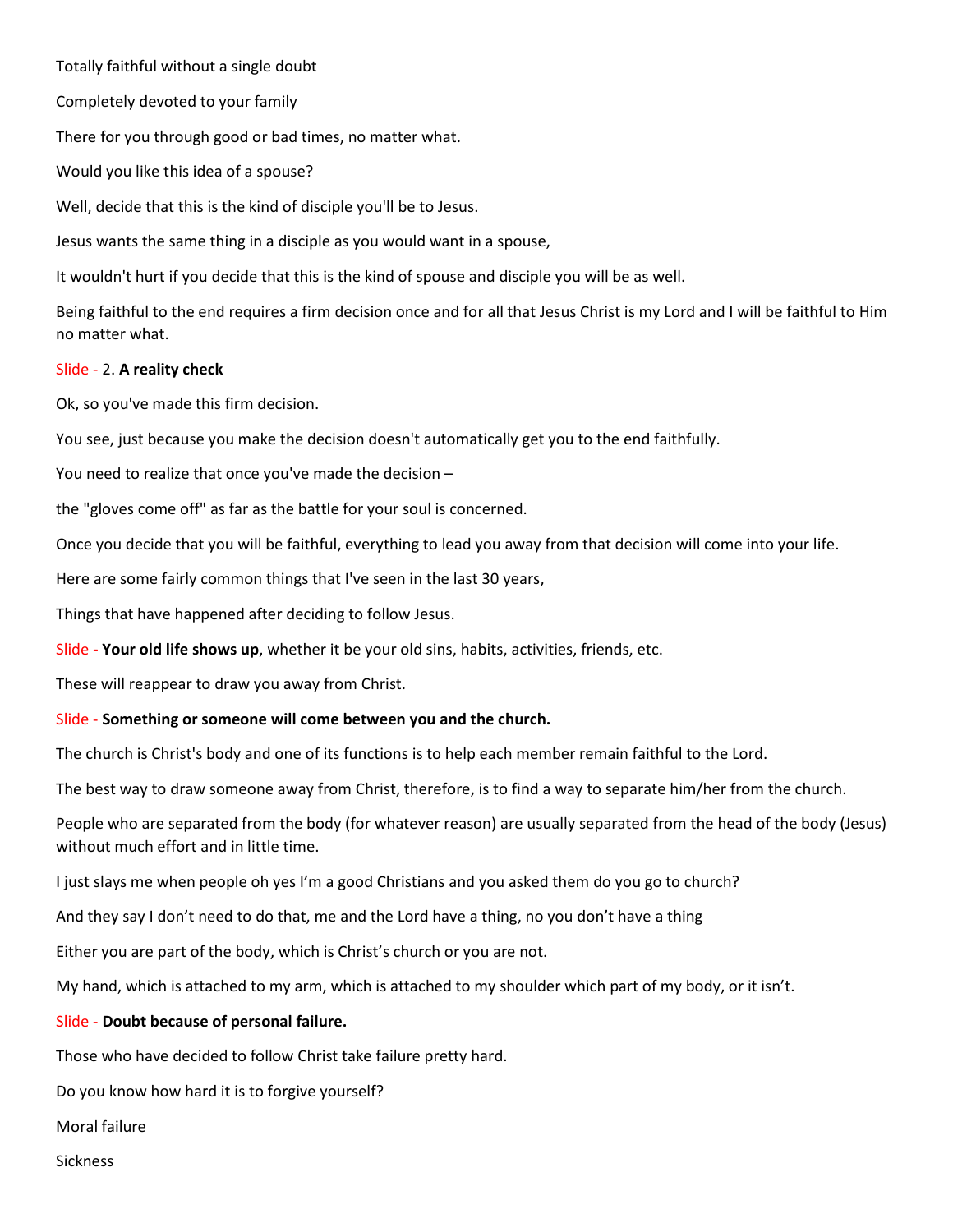#### Financial trouble

Conflict at home or with other Christians etc.

Many believers mistakenly equate failure with loss of faith or doubt.

For example, they say to themselves if I really believe then I wouldn't fail would I?

I wouldn't fail so badly or I wouldn't fail so often or I wouldn't fail in this way.

The mistaken idea is that if God is good and my faith is true and the church is right - then all of these things wouldn't happen to me.

Why should I continue? What's the point?

You know, I've preached these types of sermons before - telling people in advance what to watch out for and they say, "Amen" and "Thank you" brother Mike for helping me stand firm - but many of them still fall away.

For example, I have a picture of the original congregation of Boca Raton church when we met in store front location dated 1980.

Now that they are in a new building, 50% have given up following Christ! Most have gone back to the world.

All because they didn't face reality.

Being faithful means facing opposition from every direction,

Slide - That's why Jesus said: Matthew 10:36 "and 'a man's enemies will be those of his own household.'

Jesus didn't mean that you had to be at war with your family in order to be a Christian.

He was simply warning those who had decided to follow Him that in the battle for your faithfulness –

even your own family could become an obstacle - that's how rough it can get.

I remember when I first became a Christian and me evangelizing my mother and she shut me right down.

So, if you want to be faithful to the end it requires that you be aware of how nasty the fight will be and the price you may have to pay to get to the end.

Finally, aside from a firm decision and a serious reality check, in order to be faithful until the end - it takes:

#### Slide - 3. Trust in the Lord

Jesus has not asked us to do what is impossible.

The Hebrew writer says that Jesus is in Hebrews 12:2.

Slide - "looking unto Jesus, the author (originator) and finisher (perfecter) of our faith"

Slide - In other words, He's there at the beginning:

He's there Helping us to believe unto salvation

He's there Washing us clean of sin in baptism

He's there Blessing us with the Holy Spirit at the beginning of our walk.

Slide - He's there along the way

And, He's also there guiding and sustaining us each day in our walk of faith until the end - as He's promised.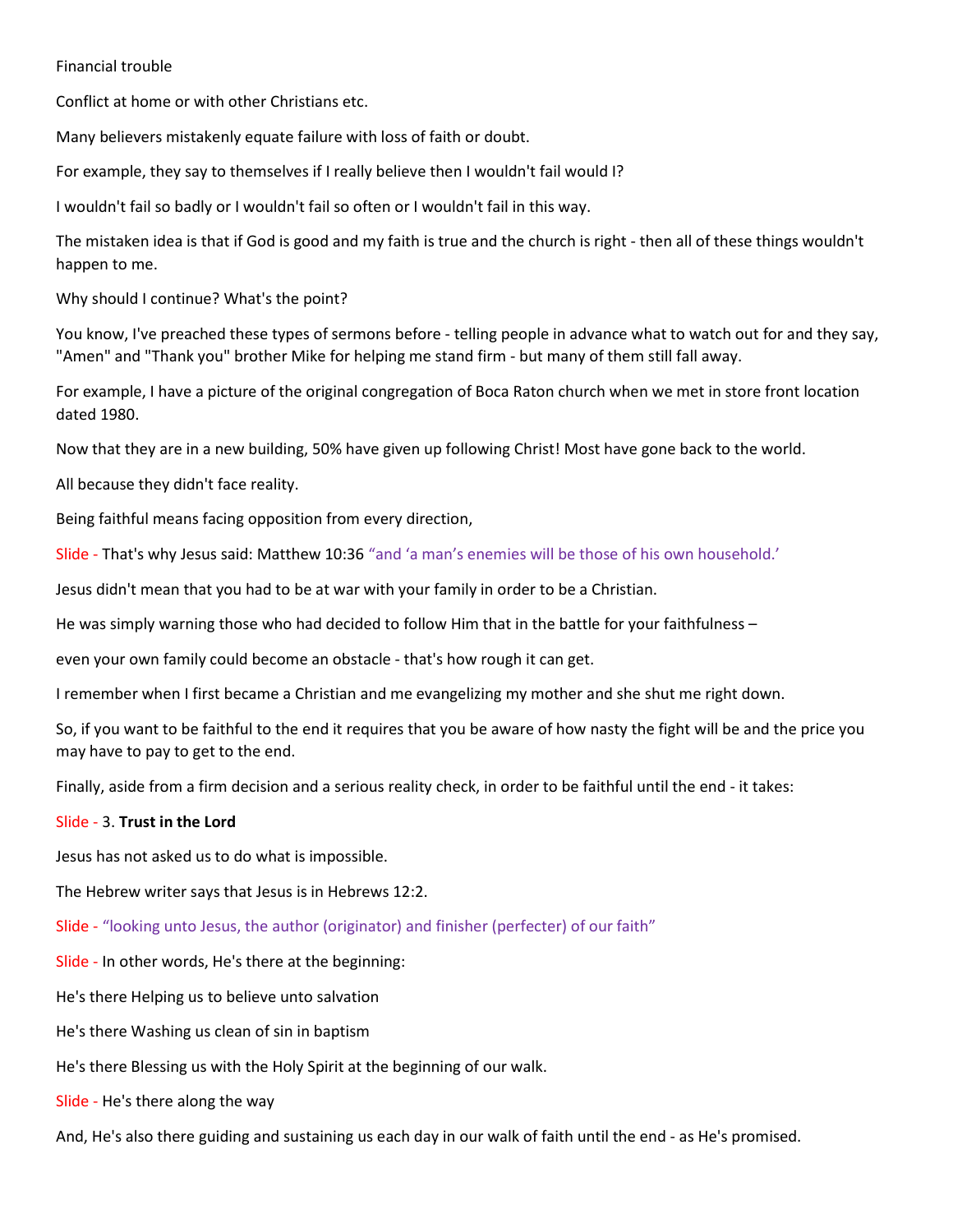Slide - Matthew 28:20 "I am with you always, even to the end of the age."

Slide - Hebrews 13:5 "For He Himself has said, "I will never leave you nor forsake you." So we may boldly say: "The Lord is my helper; I will not fear. What can man do to me?"

He's there at the finish line!

It's not that He's just at the finish line waiting for us to arrive.

He's with us every step of the way, through every obstacle, discouragement, and temptation. He is always there.

When I win - I trust that He will receive my praise and thanksgiving.

When I lose - I trust in His continued grace and mercy - and I move on.

When I'm tempted, doubtful, discouraged or confused –

I trust that He can and will enable me to continue believing in Him and show me the way that I must go.

I trust Him enough to look forward to the promise of heaven and not backwards to my many, many failures,

The number one mistake we all make is we look backwards instead of forwards,

Listen to what does Paul says:

Slide - Philippians 3:13-14 "forgetting those things which are behind and reaching forward to those things which are ahead, I press toward the goal for the prize of the upward call of God in Christ Jesus."

I trust Him enough to know that what He has promised, He will indeed give me in the end - so I run the race with confidence.

Slide - You can't be faithful to the end without trusting in Jesus because that's what the journey is about - trust.

We enter - into the eternal heavenly realm by the power of the Son of God and who is the Good Shepard are carried there by the wings of trust which we develop though a lifetime of faithfulness to Him.

Summary

Slide - There's an old saying that goes, "Everybody wants to go to heaven but nobody wants to die."

That saying may be true for doubters and unbelievers because they don't know what to expect after death.

They'd like to go to a heavenly place but they're not sure it exists so they'd rather stay here on earth as long as they can, just in case.

For Christians this saying should be changed to: "Everybody wants to go to heaven but only a few:

Slide - Make the decision once and for all to go there.

...and only a few... are ready for the opposition that they will encounter along the way.

...and only a few are willing to completely trust Jesus to get them there safely.

Slide - Matthew 7:14 "Because narrow is the gate and difficult is the way which leads to life, and there are few who find it.

He wasn't saying that God wanted the way to be narrow and difficult with only a few on it.

He just knew that not everybody (certainly not the majority) would be willing to give what it would take to find the road and then follow it all the way home.